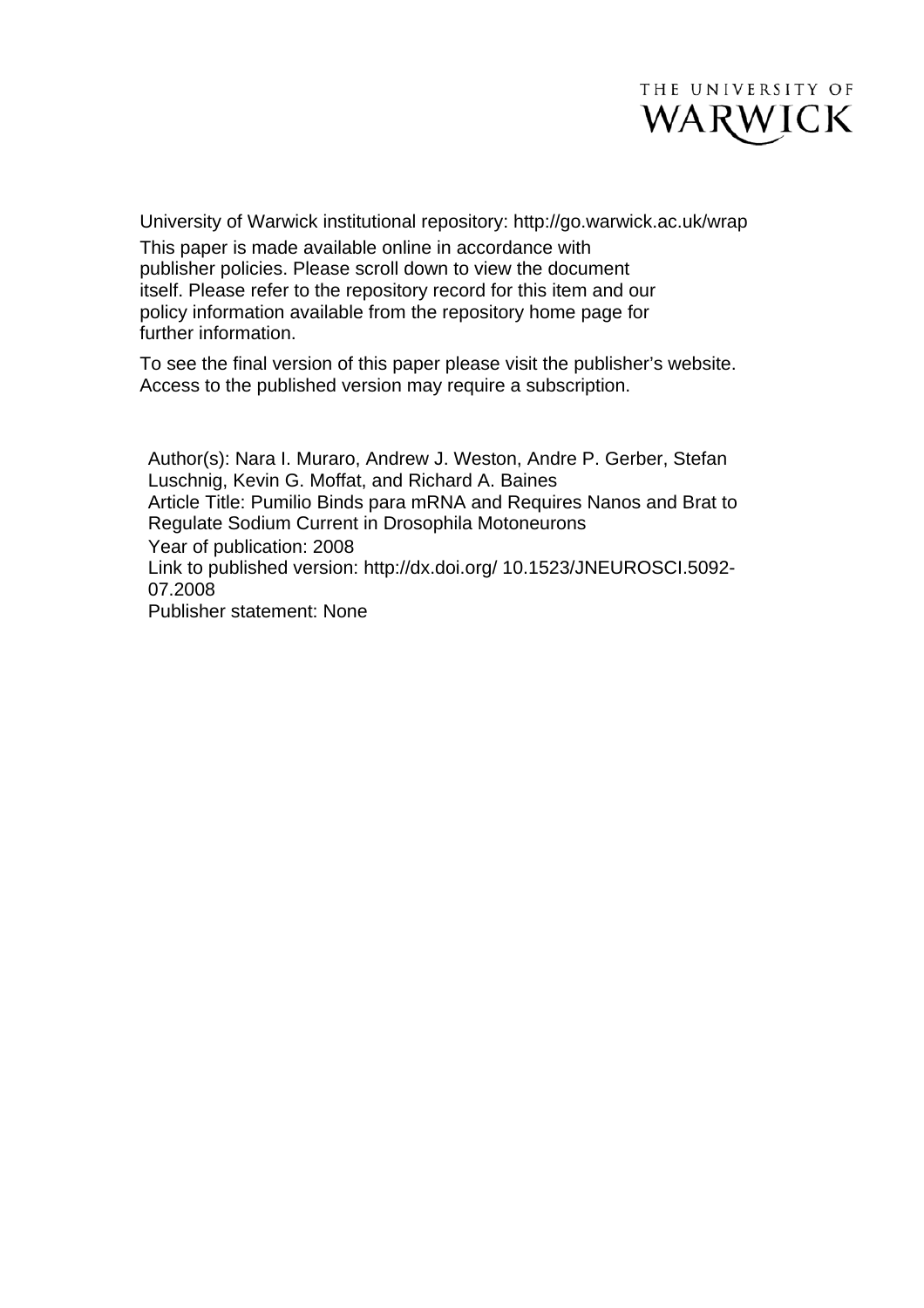**Development/Plasticity/Repair**

# **Pumilio Binds** *para* **mRNA and Requires Nanos and Brat to Regulate Sodium Current in** *Drosophila* **Motoneurons**

## **Nara I. Muraro,**<sup>1</sup> **Andrew J. Weston,**<sup>2</sup> **Andre P. Gerber,**<sup>3</sup> **Stefan Luschnig,**<sup>4</sup> **Kevin G. Moffat,**<sup>2</sup> **and Richard A. Baines**<sup>1</sup>

1 Faculty of Life Sciences, University of Manchester, Manchester M13 9PT, United Kingdom, <sup>2</sup> Department of Biological Sciences, University of Warwick, Coventry CV4 7AL, United Kingdom, <sup>3</sup>Institute of Pharmaceutical Sciences, Department of Chemistry and Applied Biosciences, Eidgenössische Technische Hochschule Zurich, CH-8093 Zurich, Switzerland, and <sup>4</sup> Institute of Zoology, University of Zurich, CH-8057 Zurich, Switzerland

**Homeostatic regulation of ionic currents is of paramount importance during periods of synaptic growth or remodeling. Our previous** work has identified the translational repressor Pumilio (Pum) as a regulator of sodium current  $(I_{Na})$  and excitability in *Drosophila* **motoneurons. In this current study, we show that Pum is able to bind directly the mRNA encoding the** *Drosophila* **voltage-gated sodium channel** *paralytic***(** *para***).We identify a putative binding sitefor Pum inthe 3 end ofthe** *para* **open readingframe (ORF). Characterization of the mechanism of action of Pum, using whole-cell patch clamp and real-time reverse transcription-PCR, reveals that the full-length protein is required for translational repression of** *para* **mRNA. Additionally, the cofactor Nanos is essential for Pum-dependent** *para* **repression, whereas the requirement for Brain Tumor (Brat) is cell type specific. Thus, Pum-dependent regulation of**  $I_{\text{Na}}$  **in motoneurons requires both Nanos and Brat, whereas regulation in other neuronal types seemingly requires only Nanos but not Brat. We also show that Pum is able to reduce the level of** *nanos* **mRNA and as such identify a potential negative-feedback mechanism to protect neurons from overactivity of Pum. Finally, we show coupling between**  $I_{\text{Na}}$  (*para*) and  $I_{\text{K}}$  (*Shal*) such that Pum-mediated change in *para* results in a **compensatory change in** *Shal***. The identification of** *para* **as a direct target of Pum represents the first ion channel to be translationally regulated bythis repressor andthe location ofthe bindingmotifisthefirst examplein an ORF ratherthaninthe canonical 3-untranslated region of target transcripts.**

*Key words:* **Pumilio; Nanos; Brat;** *paralytic***; aCC; RP2**

# **Introduction**

Neuronal activity is regulated by homeostatic mechanisms that serve to maintain membrane excitability within predefined limits. This is achieved, at least in part, by continual adjustment of both ligand- and voltage-gated ionic conductances to maintain stable action potential firing rates in response to changing synaptic excitation (Turrigiano and Nelson, 2000; Marder and Prinz, 2002; Davis, 2006). Such regulation is predicted to be particularly predominant when neural circuit synaptic activity is changing rapidly, for example during both neuronal circuit development and in the formation of memory (Turrigiano, 1999). However, although now well established, the molecular pathways that underlie homeostatic regulation remain mostly unknown.

Previous studies indicate that activity-dependent regulation of voltage-gated sodium channels is central to the control of membrane excitability in both mammalian and invertebrate neurons (Desai et al., 1999; Baines et al., 2001; Baines, 2003; Mee et

Correspondence should be addressed to either Nara I. Muraro or Richard A. Baines, Faculty of Life Sciences, Stopford 1.124, University of Manchester, Oxford Road, Manchester M13 9PT, UK. E-mail: nara.muraro@manchester.ac.uk or richard.baines@manchester.ac.uk.

DOI:10.1523/JNEUROSCI.5092-07.2008

Copyright © 2008 Society for Neuroscience 0270-6474/08/282099-11\$15.00/0

al., 2004). Studies in *Drosophila* have shown that increased synaptic excitation of motoneurons is countered by a decrease in sodium current  $(I_{\text{Na}})$  and membrane excitability in these cells (Baines, 2003). Similar, but opposite, changes in  $I_{\text{Na}}$  and excitability are observed in mutants that display decreased synaptic excitability (Baines et al., 2001). These changes require the known translational repressor Pumilio (Pum), which we have shown previously is both necessary and sufficient for activity-dependent changes of *I*Na in *Drosophila* motoneurons (Mee et al., 2004). Our model predicts that prolonged change in exposure to synaptic excitation is countered by a reciprocal Pum-dependent regulation in translation of *paralytic* ( *para*) mRNA and membrane excitability.

The role of Pum is well described from studies of early *Drosophila* embryogenesis (Barker et al., 1992; Murata and Wharton, 1995; Zamore et al., 1997; Wharton et al., 1998). Specification of the abdomen requires Pum-dependent repression of translation of *hunchback* (*hb*) mRNA. The first step begins with the recognition and binding of Pum to the Nanos response element (NRE) motif located in the 3-untranslated region (UTR) of *hb* mRNA (Zamore et al., 1997; Wharton et al., 1998). Once bound, Pum then recruits the cofactors Nanos (Sonoda and Wharton, 1999) and Brain Tumor (Brat) (Sonoda and Wharton, 2001) to form a repressor complex that results in the translational repression of *hb* mRNA. The mechanism of repression involves both deadenylation and poly(A)-independent silencing (Chagnovich and Leh-

Received Nov. 16, 2007; revised Jan. 10, 2008; accepted Jan. 14, 2008.

This work wassupported by TheWellcome Trust United Kingdom(R.A.B.) and a Career Development Award from the International Human Frontier Science Program Organization(A.P.G.).Wethank Dr.Wei-Hsiang Lin for construction of a mutated Pum-binding motif. We also thank Kaushiki Menon, Bing Ye, Yuh Nung Jan, and Debora Frank for sharing fly lines.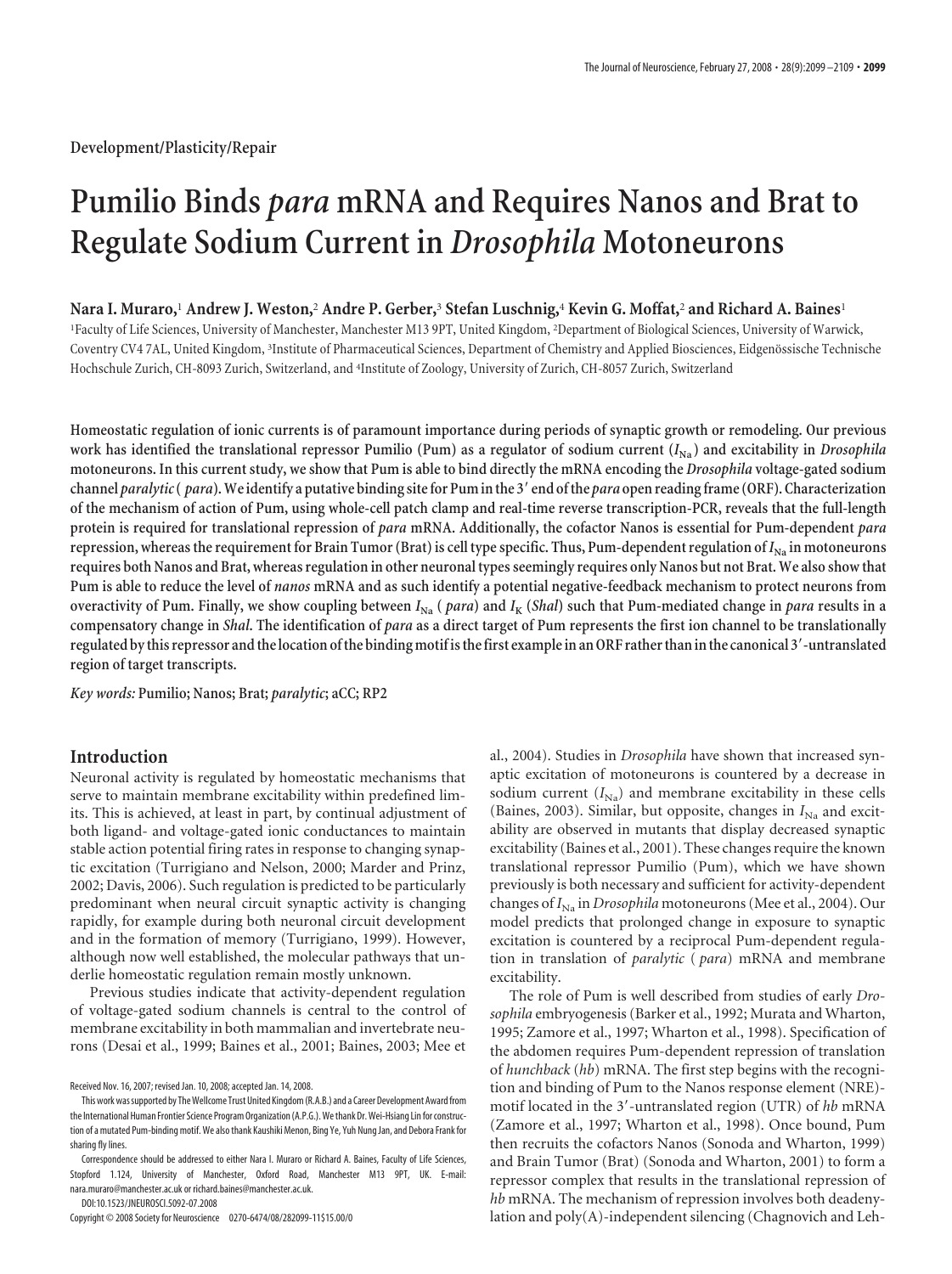mann, 2001). In addition to its characterized roles in repression of *hb*, Pum has also been shown to bind, and repress translation of, mRNAs encoding the *eukaryotic initiation factor 4E* (*eIF4E*) (Menon et al., 2004) and *Cyclin B* (*CycB*) (Asaoka-Taguchi et al., 1999; Kadyrova et al., 2007). Indeed, these few mRNAs may represent just the tip of the iceberg because the actual list of targets is likely to be extensive based on a recent demonstration that Pum associates with  $>$ 1000 different mRNAs in the ovaries of adult flies (Gerber et al., 2006). Pum proteins are evolutionarily conserved from yeast to mammals (Spassov and Jurecic, 2002; Wickens et al., 2002), and, moreover, Pum expression is activity dependent in mammalian neurons in culture (Vessey et al., 2006).

In this study, we report that Pum is able to directly bind *para* mRNA (encoding the *Drosophila* voltage-gated Na<sup>+</sup> channel). The mechanism of *para* translational repression shows similarities and differences to Pum-dependent repression of *hb* mRNA. We show that, unlike repression of *hb*, full-length Pum is necessary for *para* repression. As for most other Pum-dependent repressed transcripts described to date, *para* repression requires the presence of the cofactor Nanos. However, the requirement for the cofactor Brat is neuronal type specific. We also show that Pum is sufficient to downregulate *nanos* mRNA levels in the CNS, a property that may serve to protect neurons from the effects of overactivity of this translational repressor.

## **Materials and Methods**

*Fly stocks.* Flies were maintained on apple juice agar plates supplemented with live yeast paste at 25°C. Wild type was Canton-S (CS). Tissuespecific expression of transgenes in the nervous system was achieved using the GAL4/UAS system (Brand and Perrimon, 1993). RN2-O-GAL4 (homozygous viable on the second chromosome) or RN2-E-GAL4 (homozygous viable on the third chromosome) were used to express UAS transgenes in aCC/RP2 motoneurons (Fujioka et al., 1999; Baines, 2003). These are identical transgenes inserted on different chromosomes. For real-time PCR experiments, 1407-GAL4 (homozygous viable on the second chromosome) was used to express transgenes in all CNS neurons. UAS-*pum* full-length (homozygous viable on the second chromosome) (Schweers et al., 2002), UAS-*pum*RBD (homozygous viable on the second chromosome) (Menon et al., 2004), UAS- $\mu$ m<sup>RBD-V5</sup> (homozygous viable on the third chromosome), UAS-Pum $\frac{G1330D}{D}$  (homozygous viable on the second chromosome) (Ye et al., 2004), and UAS-*nanos*(homozygous viable on second chromosome) (Ye et al., 2004) have been described previously. UAS-*brat* (on the second chromosome, rebalanced over *CyO*GFP for this work) is described by Frank et al. (2002). *nanos* <sup>17</sup> was provided by the Bloomington Stock Centre and rebalanced over TM3SerGFP. *para* was removed using a small deficiency [Df(1) D34] (Baines and Bate, 1998) and rebalanced over FM7 GFP.

*TAP-PumRBD pull-down assays.* Five grams of elaV-GAL4; UAS-TAP*pum*<sup>RBD</sup> or elaV-GAL4; + mock control flies were collected 1-3 d after eclosure. Flies were frozen in liquid nitrogen and TAP-Pum<sup>RBD</sup> was affinity-purified from extracts as previously described (Gerber et al., 2006). For reverse transcription (RT)-PCR, 1  $\mu$ g and 100 ng of total RNA isolated from extracts and from tobacco etch virus (TEV) protease eluates, respectively, were mixed with oligo-dT  $[dNV(T)_{22}]$  and random nonamer primers (5  $\mu$ g each) and made up to 15  $\mu$ l with RNase-free water. The mix was incubated at 70°C for 10 min followed by incubation on ice. First-strand buffer (Invitrogen, Carlsbad, CA) (15  $\mu$ l) was supplemented with 0.5 mM deoxyribonucleoside triphosphates (dNTPs) and 20 U of RNaseOUT (Invitrogen) was added to the mixture. A fraction, 10  $\mu$ l, was transferred into a second tube (-RT control) and 1  $\mu$ l (100 U) of Superscript RT II (Invitrogen) was added to the remaining 20  $\mu$ l. Samples were incubated for 2 h at 42°C, 5 min at 95°C, and put on ice. PCR was conducted with 1.5  $\mu$ l of the RT reaction with oligo pairs para-T7Fw1 (5-TAATACGACTCACTATAGGGCACCCAGTACATACGC-TATG-3', which bears sequences for the T7 promotor at the 5' end) and para-Rev1 (5'-CAGACATCCGCCGTGCGCGACGTG-3') for amplification of *para* transcripts, and gfat2F (5'-CTCCTCGCAGATTA-GGATCG-3) and gfat2R (5-AAGGCCTACACCTCCCAGTT-3) to amplify glutamine-fructose-6-phosphate aminotransferase 2 ( *gfat2*) transcripts. PCR was performed for 2 min at 94°C, 28 cycles at 94°C for 30 s, 53°C for 30 s, 72°C for 1 min, and 2 min at 72°C. To amplify *gfat2*, annealing was done at 58°C.

*Pull-down experiments with biotinylated RNAs.* Synthesis of biotinylated transcripts and pull-down assay were performed as described with minor modifications (Gerber et al., 2006). *para* was amplified by PCR from 100 ng of *Drosophila* genomic DNA with primer pairs para-T7Fw1 and para-Rev1. A total of 4 pmol of biotinylated RNA was mixed with 200  $\mu$ l of extract (OD<sub>280</sub>, 25) prepared from elaV-GAL4; UAS-TAP- $\mu$ <sub>m</sub> RBD adult flies.

*Embryo and larvae dissection.* Newly hatched larvae or late-stage 17 (19 –21 h after egg laying at 25°C) embryos were dissected, and central neurons were accessed for electrophysiology as described by Baines and Bate (1998). Late-stage 17 embryos were first dechorionated using 50% bleach for 2 min, and the vitelline membrane was then manually removed using sharp tungsten wires. The larva/embryo was visualized using a water immersion lens (total magnification,  $600 \times$ ) combined with Normarski optics (BX51W1 microscope; Olympus Optical, Tokyo, Japan).

*Electrophysiology.* Recordings were performed in young first instar larvae, 1– 4 h after hatching, or late-stage 17 embryos (in the case of nonviable genotype) at room temperature (22–24°C). Whole-cell voltageclamp recordings were done using thick-walled borosilicate glass electrodes (GC100F-10; Harvard Apparatus, Edenbridge, UK), fire polished to resistances of between 15 and 20 M $\Omega$ . Cells were initially identified based on both size and dorsal position in the ventral nerve cord. Unequivocal identification was determined after recording by labeling with 0.1% Alexa Fluor 488 hydrazyde, sodium salt (Invitrogen), which was included in the patch saline. Recordings were made using a Multiclamp 700B amplifier controlled by pClamp 9.2 (Molecular Devices, Sunnyvale, CA). Only cells with input resistance  $>$  1 G $\Omega$  were accepted for analysis. To better resolve  $I_{\text{Na}}$ , an on-line leak subtraction protocol was used (P/4). Currents shown are the average of three trials for  $I_{\text{Na}}$  and five trials for  $I_K$ . Currents shown were normalized for cell capacitance. To determine the effect of gene expression on electrical properties, we analyzed the peak current for each ion  $(I_{\text{Na}}$  at  $-20$  mV,  $I_{\text{Kfast}}$  and  $I_{\text{Kslow}}$  at  $+45$  mV, and  $I_{Ba(Ca)}$  at  $-10$  mV).

*Solutions.* Saline for dissection consisted of the following (in mM): 135 NaCl, 5 KCl, 4 MgCl<sub>2</sub>·6H<sub>2</sub>O, 2 CaCl<sub>2</sub>·2H<sub>2</sub>O, 5 *N*-Tris(hydroxymethyl)methyl-2-aminoethanesulfonic acid (TES), and 36 sucrose, pH 7.15. For isolation of  $I_{\text{Na}}$ , the following solution was used (in m<sub>M</sub>): 100 NaCl, 6 KCl, 2 MgCl, 6H<sub>2</sub>O, 2 sucrose, 50 tetraethylammonium chloride (TEA), 10 4-aminopyridine (4-AP), and 10 HEPES, pH 7.1. For isolation of  $I_K$ , the following solution was used (in m<sub>M</sub>): 135 NaCl, 5 KCl, 4  $MgCl<sub>2</sub>·6H<sub>2</sub>O$ , 2 CaCl<sub>2</sub>·2H<sub>2</sub>O, 5 TES, 36 sucrose, and 10<sup>-6</sup> tetrodotoxin  $(TTX)$  (Alomone Labs, Jerusalem, Israel), pH 7.1. For isolation of  $I_{Ba(Ca)}$ , the following solution was used (in mM): 50 NaCl, 6 KCl, 50 BaCl, 10  $\rm MgCl_2\text{-}6H_2O,$  10 glucose, 50 TEA, 10 HEPES, and 10  $^{-6}$  TTX, pH 7.1. Internal patch solution was as follows (in mM): 140 K $^+$  methylsulfonate  $(KCH<sub>3</sub>SO<sub>3</sub>)$ , 2 MgCl<sub>2</sub>·6H<sub>2</sub>O, 2 EGTA, 2 KCl, and 20 HEPES, pH 7.4. When recording  $I_{\text{Na}}$  or  $I_{\text{Ba(Ca)}}$ , CsCl<sub>2</sub> was substituted for KCH<sub>3</sub>SO<sub>3</sub>.

*Real-time PCR.* RNA was extracted from whole late-stage 17 embryos or first instar larvae ( *para*) or from isolated CNSs from these stages (*Shal*, *slo*, *nanos*, *DmCa1A*, and *pum* mRNA detection) using a Qiagen RNeasy Mini kit (Qiagen, Crawley, UK). Briefly, 35 late-stage 17 embryos or first instar larvae (or their isolated CNSs) were homogenized with a plastic mortar followed by repeated passage through a 20-gauge needle in 350  $\mu \rm l$ of lysis buffer containing  $0.1 \text{ M}$   $\beta$ -mercaptoethanol. The lysate was then centrifuged, 1 vol of 70% ethanol added and passed through an RNeasy column. After washing in buffer, immobilized nucleic acids were then treated with  $\sim$ 190 U of DNase I for 15 min, washed again in stages according to manufacturer's protocol, and then eluted in  $\sim$ 35  $\mu$ l of RNase-free water. Quantification of RNA concentration in eluates was made using a ND-1000 Nanodrop spectrophotometer (Nanodrop, Wilmington, DE).

Synthesis of cDNA was performed following the protocol in RevertAid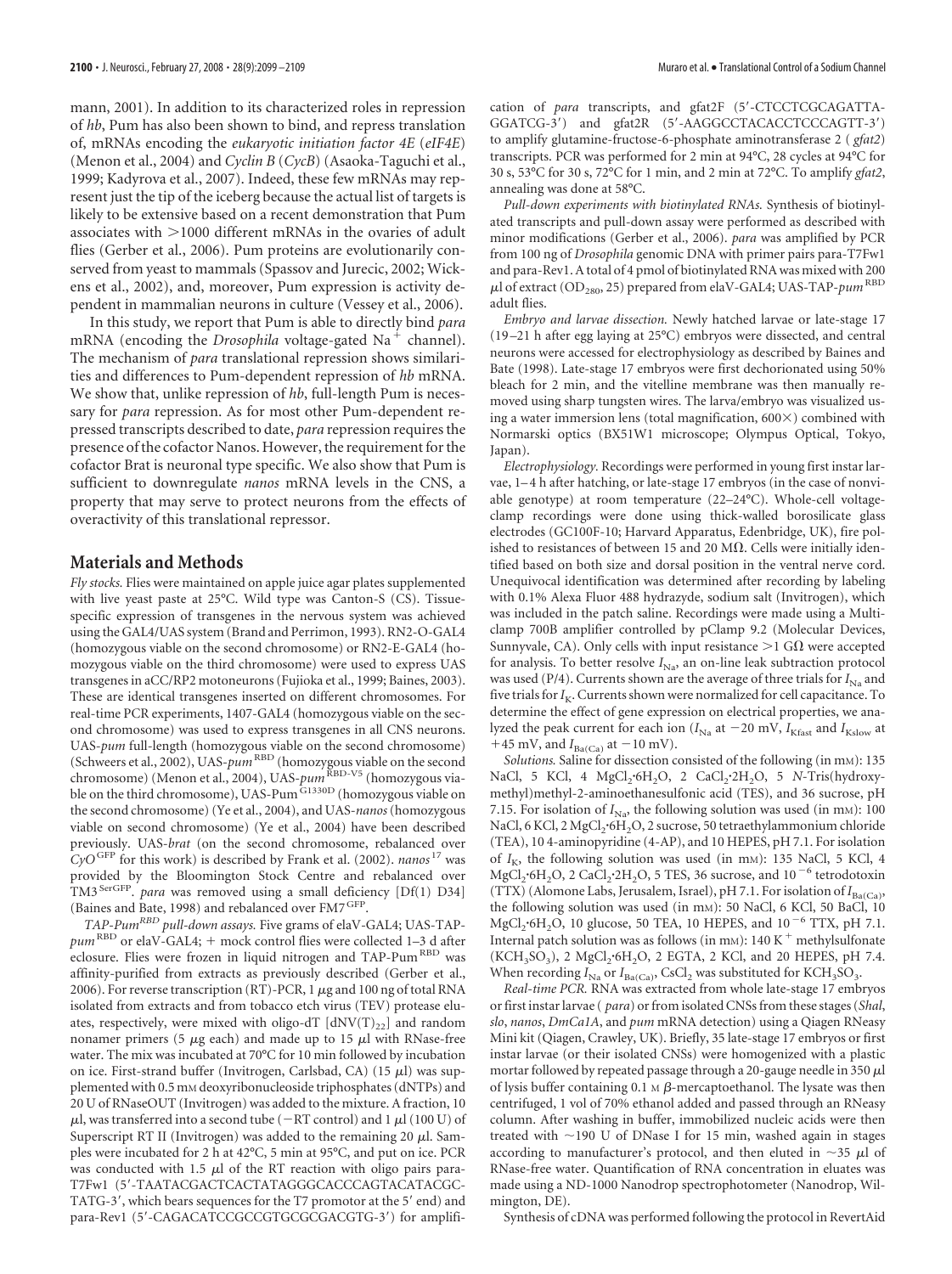First Strand cDNA Synthesis kit (Fermentas, York, UK). RNA (concentration  $\geq$ 1.25 ng/ $\mu$ l) was mixed with 0.2  $\mu$ g (1  $\mu$ l) random hexamer primers (Fermentas) and made up to 11  $\mu$ l with RNase-free water. The mix was incubated at 65°C for 5 min to denature RNA followed by incubation on ice for 1 min. A total of 4  $\mu$ l of reaction buffer (in mM: 250 Tris-HCl, 250 KCl, 20 MgCl<sub>2</sub>, 50 DTT), 2  $\mu$ l of 10 mm dNTPs, and 1  $\mu$ l of Ribolock ribonuclease inhibitor (Fermentas) were added, and the mix was incubated at 25°C for 5 min. Then, after addition of 1  $\mu$ l of RevertAid M-MuLV (monkey murine leukemia virus) reverse transcriptase (Fermentas), the reaction was subsequently incubated for 10 min at 25°C, 60 min at 42°C, and 15 min at 65°C. From the total reaction volume of 20  $\mu$ l,  $1 \mu$ l of cDNA was used for each PCR.

Clone Manager software (Sci-Ed, Cary, NC) was used to design primers for *para*, *pum*, *nanos*, *slo*, *Shal*, *DmCa1A*, and *ribosomal protein 49* (rp49), a housekeeping gene. All primers are shown in 5' to 3' orientation: *rp49* forward and reverse primers, CACCGGAAACTCAATG-GATACTG and TTCTTCACGATCTTGGGCC; *para* forward and reverse primers, GATCTATATGGGCGTGCTCACGCAGAAGTG and TGCAGGCACACGTAATCGTCGTCGCATTG; *pum* forward and reverse primers, CGGCCCAACAGAATCTCTACTC and GCGGCGAC-CCGTCAA; *nanos* forward and reverse primers, CAATGGCGGCAACT-TAATG and CCACACGTTGTTCAGATG; *slo* forward and reverse primers, CTTAACACACAAGGAAAAATTTCGTGG and GTGTTCGT-TCTTTTGAATTTGAATTGG; *Shal* forward and reverse primers, ATG-GCCAACGTGGTGGAGACGGTGCCGTGTGG and TTCGCTGGCG-CAGGACTTGAGCGTGTAGCC; *DmCa1A* forward and reverse primers, TGTACTGCCATCTCCAGTTC and GTGCGTATCTTGGT-GTTGTC; respectively.

A Roche Lightcycler 1.5 was used to undertake relative quantification of target mRNAs. Reactions contained 5  $\mu$ l of Mastermix (3 mM MgCl<sub>2</sub>, Taq polymerase, dNTPs; Biogene, Kimbolton, UK),  $0.5 \mu$ l of each forward and reverse primer (both 10 mm), 2  $\mu$ l of water, and 1  $\mu$ l of 1:1000 dilution SYBR Green (Invitrogen) and  $1 \mu l$  of cDNA. Cycling was as follows: initial denaturation of 10 s at 94°C, and then 35 cycles of 5 s annealing at 54°C for *para*, 65°C for *Shal*, 60°C for*slo*, and 57°C for all the other primer pairs used (determination of *rp49* was performed at either temperature), extension at 72°C for 10 or 20 s (for amplicons of 250 or -250 nt, respectively), and denaturation at 94°C. Reactions were performed in triplicate. Fluorescence was acquired at the end of each elongation step using the F1 detection channel with a gain of 1. Authenticity of PCR products was verified by melting-curve analysis and comparison with melting curves for a nontemplate control for each primer pair used. mRNA levels are expressed as relative fold change normalized against *rp49* mRNA. The comparative cycle threshold (Ct) method (User Bulletin 2, 1997; Applied Biosystems, Foster City, CA) was used to analyze the data by generating relative values of the amount of target cDNA (Mee et al., 2004).

*Statistics.* Statistical significance between control and experimental groups was calculated using a nonpaired *t* test with a confidence interval of  $*_{p} \leq 0.05$  or  $*_{p} \leq 0.01$ .

#### **Results**

#### **Pumilio binds** *para* **mRNA**

Our previous work has shown that increased expression of Pum is able to downregulate the mRNA of *para* and reduce the peak amplitude voltage-gated  $I_{\text{Na}}$  in identified motoneurons aCC/RP2 (Mee et al., 2004). However, no evidence for binding between Pum and *para* mRNA has been demonstrated. To directly test whether Pum associates with *para* mRNA in the *Drosophila* nervous system, we generated transgenic flies that express a tandemaffinity purification (TAP)-tagged RNA binding domain (RBD) of Pum (Gerber et al., 2006) specifically in neuronal cells using the GAL4/UAS system. Tagged Pum<sup>RBD</sup> was then recovered from adult fly extracts by affinity selection on IgG beads and subsequent cleavage with TEV protease as previously described (Gerber et al., 2006). As a control, the same procedure was performed in parallel with flies not expressing the tagged Pum  $^{\mathtt{RBD}}$  construct



Figure 1. TAP-Pum<sup>RBD</sup> specifically associates with *para* transcripts. A, *para* transcript was detected by RT-PCR in total RNA isolated from fly extracts (input) and from elaV:TAP-Pum<sup>RBD</sup> affinity isolations (Pum). In comparison, no detectable*para* was amplified from the mock control. Loading control was *gfat2*. Control reactions without RT  $(-)$  are shown next to samples performed with RT (+). **B**, RNA–protein complexes of biotin-labeled RNA and *Drosophila* extracts expressing UAS-TAP-*pum*<sup>RBD</sup> monitored for the presence of TAP-Pum<sup>RBD</sup> by immunoblot analysis. Lane 1, Input (*Drosophila* extract); lane 2, 3-UTR sequence of *Vha16*; lanes 3–5, a fragment of *para* encompassing parts of the ORF (lane 3) combined with 100-fold excess of competitor RNA (R1; AUUGUAAAUA; lane 4) or control RNA (R2; AUACAAAAUA; lane 5). *rps26* 3-UTR is the negative control probe RNA (lane 6). No RNA was added in lane 7.

(mock control). Microarray analysis of the associated RNAs revealed significant association of *para* mRNA in elaV:Pum<sup>RBD</sup> versus mock controls (A. Gerber and S. Luschnig, unpublished data). To further substantiate these results, we performed RT-PCR on RNA from the affinity isolates. The *para* transcript was detected in RNA isolated from affinity-purified material of TAP Pum<sup>RBD</sup> expressing flies but was not detectable in RNA isolated from mock controls (Fig. 1*A*). In contrast, no particular enrichment was seen for the messages coding for *gfat2* ( *glutaminefructose-6-phosphate aminotransferase 2*) or *actin* (*act5*), both of which are abundant messages that are not predicted to be Pum targets (Fig. 1*A*) (data not shown). Thus, together, the microarray and RT-PCR data show that *para* mRNA associates with Pum in neurons.

To determine the location of potential Pum-binding sites in the *para* transcript, a bioinformatic search was undertaken using a consensus core 8 nt motif (UGUAAAUA) previously identified from an analysis of Pum-bound transcripts from ovaries (Gerber et al., 2006). This search revealed one exact match in the open reading frame (ORF) of *para* (chromosome coordinates X: 16358030, 16358037). To test whether this sequence was sufficient to bind Pum, a region encompassing this motif (chromosome coordinates X: 16357822, 16358541) was used in RNA pulldown experiments using synthetic biotinylated transcripts added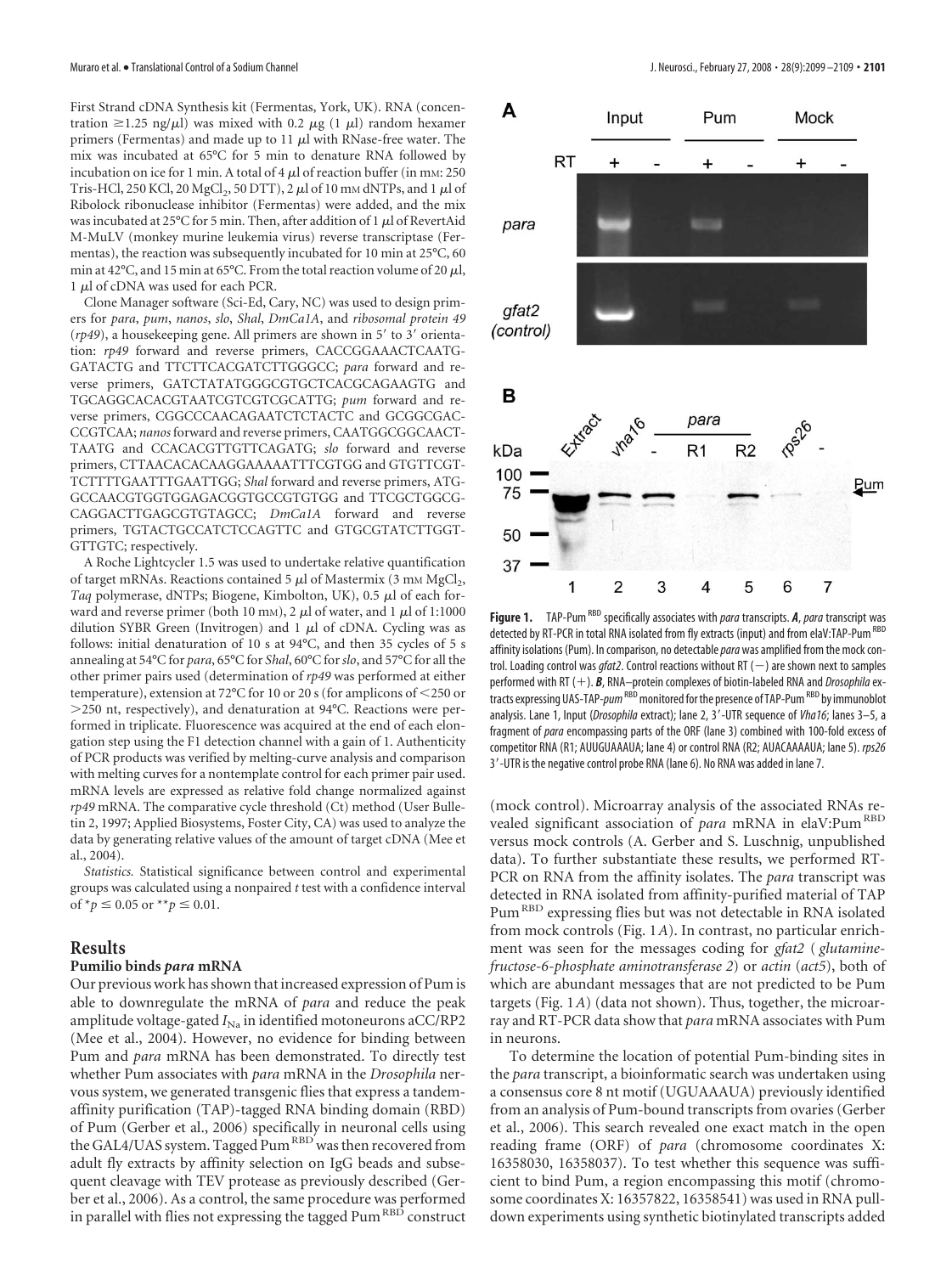to *Drosophila* extracts expressing TAP-Pum<sup>RBD</sup> (Fig. 1*B*). Similar to a positive control RNA encoding a fragment of *Vha16* 3-UTR, previously shown to bind to Pum<sup>RBD</sup> (Gerber et al., 2006), this region of *para* mRNA was able to bind to  $Pum^{RBD}$  (Fig. 1*B*, lanes 2 and 3). Moreover, this binding was specifically competed by the addition of excess of a 10 nt RNA fragment comprising the Pumbinding consensus sequence (Fig. 1*B*, lane 4) but not with a control RNA where the conserved core UGU was mutated to ACA (Fig. 1*B*, lane 5). Finally, mutation of the Pum-binding consensus sequence in the *para* transcript (cGUcAAUA) is sufficient to abolish binding of Pum (data not shown). These results not only corroborate our previous binding observations gained from microarray and PCR but, additionally, show that a region within the *para* ORF is sufficient to bind Pum.

# **Full-length Pumilio is necessary for repression of** *para*

The Pum<sup>RBD</sup> consists of eight imperfect repeats that mediate the binding of the target mRNA and the cofactor Nanos to produce a translation repressor complex (Sonoda and Wharton, 1999). A high degree of conservation of the RBD has been described in proteins of the Pum family from yeast to humans (Zamore et al., 1997). Expression of only the Pum<sup>RBD</sup> has been reported to be sufficient for a partial rescue of the *pum* mutant embryonic abdominal segmentation phenotype resulting from the lack of Pum-mediated *hb* mRNA repression (Wharton et al., 1998). However, the portion of Pum protein relevant to CNS-related processes remains controversial. On the one hand, Pum<sup>RBD</sup> is sufficient to mimic the dendrite branching phenotype resulting from full-length Pum expression in dendritic arborization neurons (Ye et al., 2004). In contrast, fulllength Pum is required to rescue the neuromuscular junction defects seen in *pum* mutants (Menon et al., 2004). Given this controversy, we investigated whether overexpression of the Pum<sup>RBD</sup> on its own was sufficient to repress *para* mRNA and  $I_{N_a}$  in central neurons. To do this, we overexpressed UAS-*pum*<sup>RBD</sup>, a construct containing only the RBD of Pum. We also tested UAS-*pum*<sup>RBD-V5</sup> and UAS-TAPpum<sup>RBD</sup>, independent constructs also bearing only the *pum*<sup>RBD</sup>. Overexpression of these constructs was tested for their ability to downregulate both  $I_{\text{Na}}$  in identified motoneurons and *para* mRNA in whole CNS. Figure 2, *A–C*, shows that only full-length Pum is able to repress  $I_{N_a}$  in



**Figure 2.** Full-length Pumilio is required for repression of voltage-gated /<sub>Na</sub> and *para* mRNA. *A*, Representative voltage-clamp recordings of voltage-gated /<sub>Na</sub> in aCC/RP2 motoneurons of control (RN2-O-GAL4/+; top trace) and increased *pum* expression (UAS-*pum*/RN2-O-GAL4;middletrace). The voltage protocol used isshown(bottomtrace).*B*, Peak current amplitudes(measured at  $-$  20 mV) show that only Pum (FL) is sufficient to significantly decrease in / $_{\sf{Na}}$  (  $p=$  0.004) compared with RN2-0-GAL4/ $+$ control. Values shown are as follows: 21.7  $\pm$  3.3, 39.1  $\pm$  3.4, 32.7  $\pm$  2.4, 34.4  $\pm$  3.3, and 37.7  $\pm$  3.7, respectively. *C*, Current–voltage plots for /<sub>Na</sub> measured after overexpression of UAS-*pum* FL or *pum*-RBD constructs (UAS-*pum* <sup>RBD</sup>, UASpum RBD-V5, UAS-TAP-*pum* RBD). **D**, Real time RT-PCR quantification of *para* mRNA shows that Pum RBD is not sufficient to downregulate *para* mRNA. Levels of *para* mRNA were compared with the driver control (1407-GAL4). Only Pum (FL) produces a significant reduction (  $p=0.003$  ) of *para* mRNA. Values shown are as follows:  $-3.47\pm0.98$ ,  $-0.22\pm0.14$ , 0.93  $\pm$  3.1, and  $-0.22\pm2.56$ , respectively. For **B** and **C**, values given are means  $\pm$  SE ( $n\geq8$ ). For **D**, values given are means  $\pm$  SE ( $n\geq4$ ).  $^{**}p$  $\leq 0.001$ .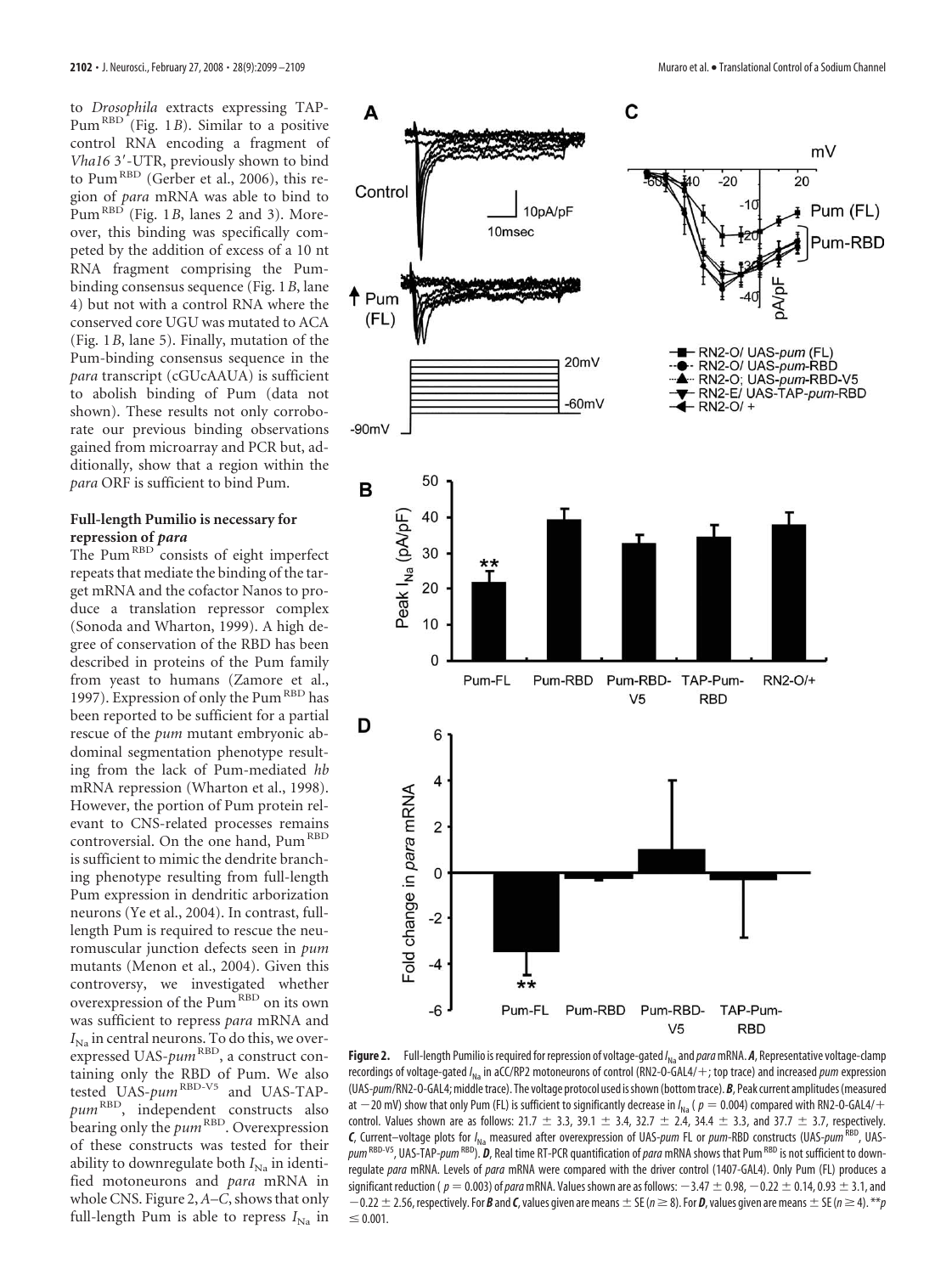aCC/RP2. Real-time RT-PCR quantification of *para* mRNA similarly shows that only full-length Pum is able to downregulate *para* mRNA in whole CNS (Fig. 2*D*). These results suggest that the translational repression mechanism of *para* mRNA requires the participation of parts of the Pum protein outside the RBD. This represents a clear difference between the mechanism of repression of the *para* transcript compared with the known mechanism of repression of *hb* mRNA.

### **Nanos is necessary for Pumilio-dependent** *para* **repression**

The mechanism for translational repression of a majority of mRNAs by Pum requires the participation of the cofactor Nanos (Sonoda and Wharton, 1999; Kadyrova et al., 2007). Therefore, we tested whether this cofactor is also necessary for Pum to downregulate para mRNA and *I<sub>Na</sub>*. We overexpressed full-length Pum in a zygotic *nanos* <sup>17</sup> homozygous mutant background. This mutation contains a single amino acid change in the C-terminal region of Nanos that is sufficient to influence embryonic segmentation presumably through disrupted translational repression of *hb* mRNA (Curtis et al., 1997). *nanos*<sup>17</sup> is a weak allele that produces embryos with variable numbers of abdominal segments and, although stronger *nanos* alleles have been described, *nanos* <sup>17</sup> was chosen for this study because it produces viable first instar larvae. Whole-cell recordings from aCC/RP2 motoneurons in larvae overexpressing full-length Pum in a *nanos*<sup>17</sup> mutant background failed to show a reduction in  $I_{\text{Na}}$  (Fig. 3A, B), indicative that Nanos is necessary for Pum-dependent repression of *para* mRNA. One copy of wild-type *nanos* in a heterozygous *nanos* <sup>17</sup> mutant ( $nanos<sup>17</sup>/+)$  rescues the ability of Pum to downregulate  $I_{\text{Na}}$ . The extent of downregulation in the heterozygote is equivalent to that observed when two normal copies of *nanos* are present (i.e., wild type), suggesting that, although necessary, the dose of *nanos* does not determine the level of *para* repression (see also Fig. 5*A*). This represents another key difference between *para* and *hb* repression in which Nanos is the principal factor limiting the translational repression of *hb* mRNA by means of a posterior-toanterior concentration gradient (Barker et al., 1992). The *nanos* <sup>17</sup> mutation alone does not show any differences in  $I_{\text{Na}}$  presumably because enough functional Nanos protein is present to allow endogenous Pum (but not increased Pum expression) to function normally (Fig. 3*A*,*B*). Quantification of *para* mRNA after panneuronal overexpression of Pum in the *nanos* <sup>17</sup> mutant background also shows a clear necessity of Nanos for the downregulation of *para* mRNA (Fig. 3*C*). Thus, it would seem that, as for most Pum mRNA targets examined so far, translational repression of *para* requires the cofactor Nanos. However, it should be noted that this conclusion is based on the use of *nanos* 17, which is a point mutation and not a genetic null.

## **A requirement of Brain Tumor for** *para* **repression is cell type specific**

Brat is a second cofactor that is required for the translational repression of *hb* mRNA (Sonoda and Wharton, 2001). To analyze the requirement of Brat in the translational regulation of *para*, we took advantage of UAS-*pum*<sup>G1330D</sup>, a single amino acid substitution that renders Pum unable to recruit Brat to the repression complex and, as such, unable to translationally repress *hb* mRNA (Wharton et al., 1998). Patch-clamp analysis, after overexpression of UAS-*pum*<sup>G1330D</sup> in aCC/RP2 motoneurons, shows normal  $I_{\text{Na}}$  (Fig. 4*A*), implicating that Brat binding is a necessary step for the downregulation of *para* in these neurons. However, *para* mRNA quantification from whole CNS after overexpression of UAS- $\mu$ <sup>G1330D</sup> pan-neuronally suggests otherwise. This is be-



**Figure 3.** Nanos is necessary for Pumilio-dependent *para* repression. *A*, Current–voltage plots of *I* Na in aCC/RP2 comparing the following genotypes are shown: [UAS-*pum*/RN2-O;  $n$ anos<sup>17</sup>/*nanos*<sup>17</sup>], [UAS-pum/RN2-0; *nanos*<sup>17</sup>/+], [*nanos*<sup>17</sup>/*nanos*<sup>17</sup>], and [RN2-0/+]. *B*, Peak current amplitudes (measured at 20 mV) show that overexpression of UAS-*pum* (FL) is unable to repress *I* Na in a*nanos*<sup>17</sup> homozygous background. Overexpression of UAS-*pum* in a *nanos*<sup>17</sup> heterozygote is sufficient to repress  $I_{\text{Na}}$  (  $p = 0.003$  compared with UAS-*pum*/RN2-0; *nanos*17). The*nanos*17mutation alone does not affect *I* Na. Peak*I* Naafter overexpression of*pum* in a wild-type background is shown by the continuously dotted horizontal line. Values shown are as follows: 35.9  $\pm$  3.3, 23.3  $\pm$  1.4, 32.8  $\pm$  2.6, and 37.7  $\pm$  3.7, respectively. **C**, Real-time RT-PCR quantification of*para*mRNA forthesame genotypesshown in part*B*. Overexpression of *pum* in the absence of *nanos* fails to repress *para* mRNA levels (compared with 1407-GAL4 control). Values shown are as follows: 2.23  $\pm$  1.47,  $-$ 4.80  $\pm$  0.87,  $-$ 1.76  $\pm$  1.50, and  $-3.47 \pm 0.98$ , respectively. For *A* and *B*, values given are means  $\pm$  SE ( $n \ge 8$ ). For *C*, values given are means  $\pm$  SE ( $n \geq 4$ ).  $^{**}p \leq 0.01$ .

cause *para* mRNA levels are still downregulated when UAS*pum*G1330D is overexpressed in all neurons (Fig. 4*B*). This apparent dichotomy in requirement for Brat is consistent with the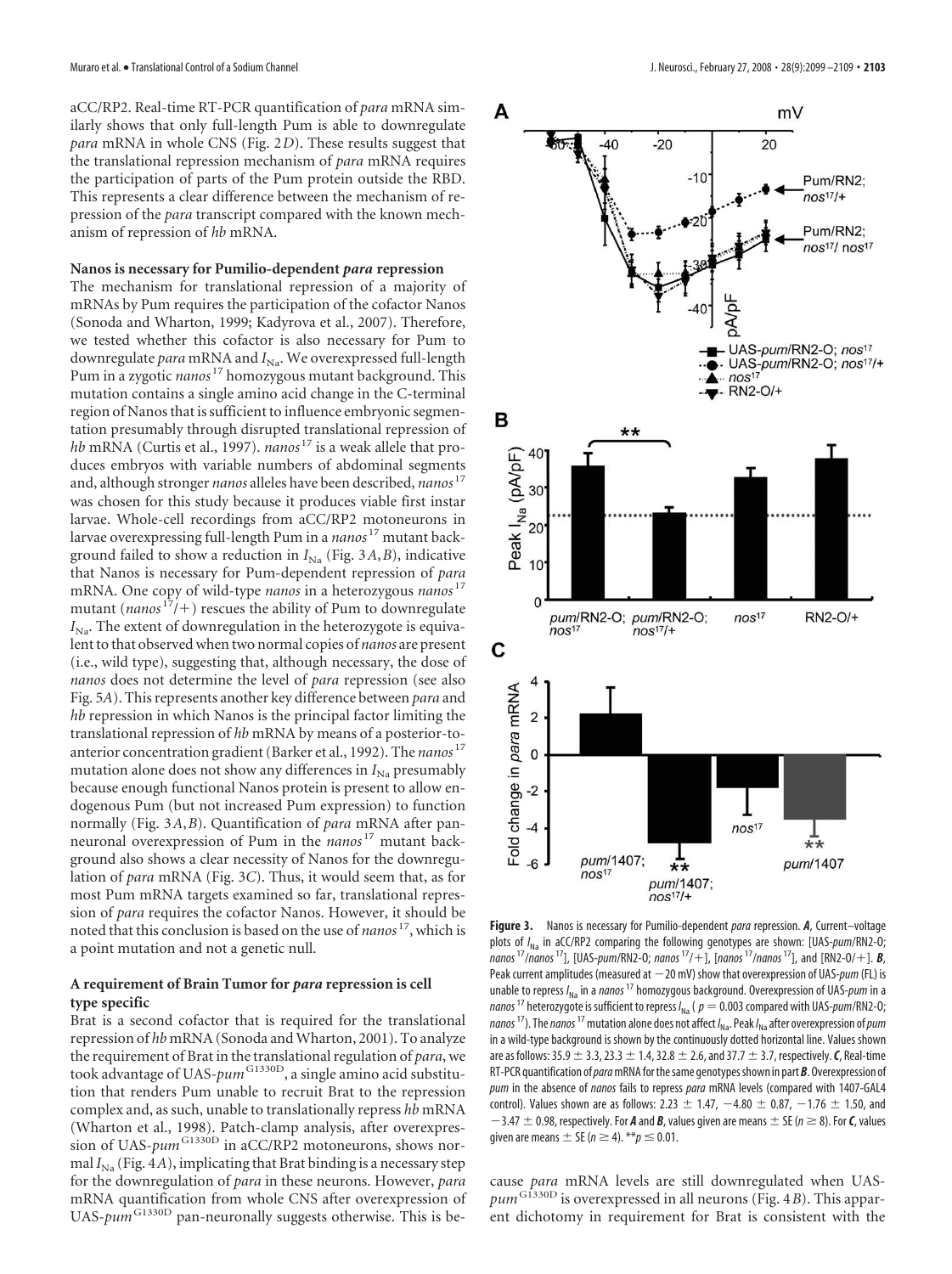

**Figure 4.** The requirement of Brat for *para* repression is cell type specific. **A**, Overexpression of UAS*-pum* <sup>G1330D</sup> is unable to reduce /<sub>Na</sub> in aCC/RP2 motoneurons. *B*, Real-time RT-PCR quantification of *para* mRNA shows a significant reduction after pan-neuronal overexpression of UAS-*pum*<sup>G1330D</sup> using 1407-GAL4 ( $p \le 0.05$ ). No significant differences exist between the overexpression of UAS-*pum*<sup>G1330D</sup> and UAS-*pum* (gray; shown for comparative purposes). Values shown are as follows:  $-4.39 \pm 1.34$  and  $-3.47 \pm 0.98$ , respectively. For *A*, values given are means  $\pm$  SE ( $n\geq8$ ). For **B**, values given are means  $\pm$  SE ( $n\geq4$ ).  $^*\!p\leq0.05; ^{**}\!p\leq0.01.$ 

majority of cells in the CNS not requiring Brat for the translational repression of *para*, whereas Pum-dependent repression of *para* mRNA in motoneurons is Brat dependent. Pum repression without Brat involvement has been already reported. *CycB* mRNA, a gene important for germ cell proliferation, is regulated by Pum and Nanos but does not require Brat (Kadyrova et al., 2007). In conclusion, our results are suggestive of Brat being necessary for Pum function in some cell types (i.e., aCC/RP2 motoneurons), but not in other types of neurons.

#### **Pumilio is the limiting factor in** *para* **repression**

A key factor for Pum-mediated repression of *hb* mRNA in the *Drosophila* embryo is the spatial gradient of the cofactor Nanos. The posterior-to-anterior Nanos gradient defines the precise spatial zone of *hb* mRNA translational repression. Pum, however, is distributed homogeneously throughout the embryo (Barker et al., 1992). To test whether Nanos was also limiting for repression of *para* mRNA, we overexpressed UAS-*nanos* in aCC/RP2 motoneurons and recorded  $I_{\text{Na}}$ . No changes in  $I_{\text{Na}}$  were observed (Fig. 5*A*). Consistent with this observation, real-time RT-PCR quantification of *para* mRNA, after overexpression of *nanos* panneuronally, also showed no significant difference (Fig. 5*B*). Because our previous experiments demonstrate that the Pum protein is constitutively active [a mutation in *pum* results in an



**Figure 5.** Pumilio is the limiting factor in *para*repression. *A*, Overexpression of either UAS*nanos* or UAS-*brat* in aCC/RP2 motoneurons (using RN2-O-GAL4) does not affect *I* Na. *B*, Panneuronal overexpression of UAS-*nanos* (1407-GAL4) is unable to significantly change levels of *pum* or *para* mRNA (  $p >$  0.05 for both). Values shown are as follows:  $-1.67~\pm~1.64$  and 1.02 2.89, respectively.*C*, Pan-neuronal overexpression of UAS-*pum* (FL) is sufficient to greatlyreduce*nanos*mRNA( *p*0.00001) in additiontoreducing*para*mRNA(gray;shownfor comparative purposes). Values shown are as follows:  $-9.56\,\pm\,1.53$  and  $-3.47\,\pm\,0.98,$ respectively. For *A*, values given are means  $\pm$  SE ( $n \geq 8$ ). For *B* and *C*, values given are  $means \pm SE (n \ge 4). **p \le 0.01.$ 

increase in *para* mRNA (Mee et al., 2004)], our observation that overexpression of *nanos* is without effect is unlikely to be attributable to lack of functional Pum. These results, together with the fact that the *nanos*<sup>17</sup> mutation alone does not affect the level of  $I_{\text{Na}}$ (Fig. 3), suggest that Nanos is not a limiting factor in *para* repression. Similarly, overexpression of *brat* does not produce a change in  $I_{\text{Na}}$  in aCC/RP2 (Fig. 5A). Therefore, given that  $I_{\text{Na}}$  in aCC/RP2 motoneurons is sensitive to Pum dosage (Fig. 2) (Mee et al., 2004), our data are consistent with Pum being a limiting factor for *para* mRNA translational repression in these neurons.

#### **Pumilio downregulates** *nanos*

To investigate further the Pum-dependent repression mechanism of *para* in the CNS, we examined whether Pum and Nanos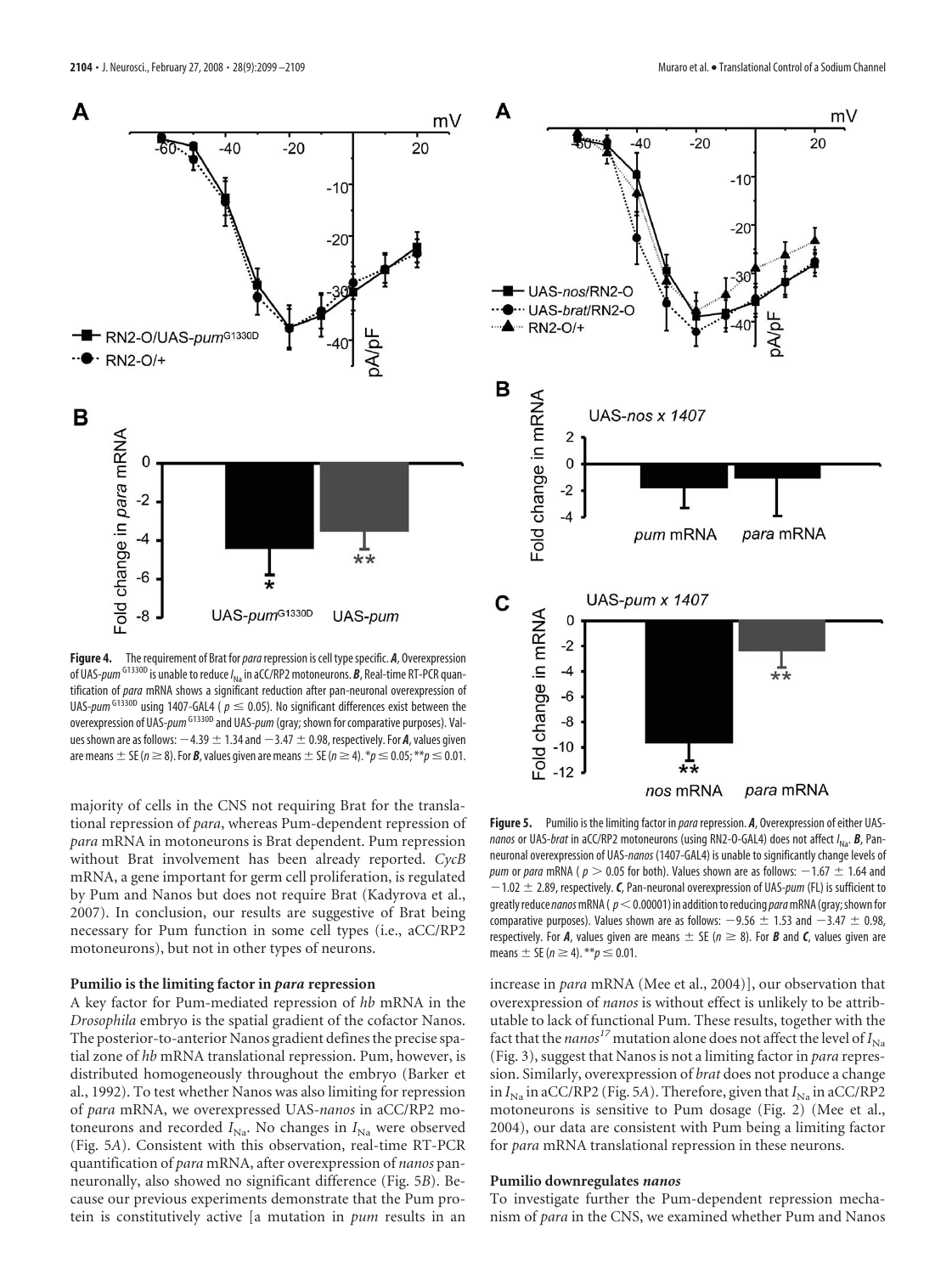

**Figure 6.** Pumilio negatively regulates /<sub>Kfast</sub> and *Shal* mRNA. *A,* **Representative voltage– clamp recordings of voltage-gated /<sub>K</sub>** in aCC/RP2 motoneurons in control larvae (CS) (top trace) and after overexpression of*pum* (FL) (middle trace). The fast and slow components of /<sub>K</sub> in these motoneurons are indicated (arrows). Voltage protocol used to evoke /<sub>K</sub> is shown (bottom trace). *B, C,* Current–voltage plots for /<sub>Kfast</sub> and /<sub>Kslow</sub> measured after overexpression of UAS-*pum* and in control (CS). *D, E,* Peak current amplitudes (measured at +45 mV) show that overexpression of UAS*-pum* results in a significant decrease in /<sub>Kfast</sub> (  $p=$  0.03) but not /<sub>Kslow</sub>. Values shown are as follows: 93.1  $\pm$  8.0, and 120.8  $\pm$  9.9 (**D**), and 80.2  $\pm$  4.9, and 98.3  $\pm$  8.9 (**E**), respectively. **F**, Pan-neuronal overexpression of UAS-*pum* negatively regulates ShalmRNA ( $p = 0.027$ ), but not slomRNA. Values shown are as follows:  $-4.94\pm1.52$  and 0.41  $\pm$  0.31, respectively. For *B–E,* values given are means  $\pm$  SE ( $n\geq 8$ ). For **F**, values given are means  $\pm$  SE ( $n \ge 5$ ).  $*$  $p \le 0.05$ .

could regulate one another. Such an interaction, if it exists, might be ideally suited to act as a control mechanism to safeguard neurons from excessive repression of *para* mRNA. Overexpression of UAS-*nanos* pan-neuronally does not produce any changes in

*pum* mRNA levels (Fig. 5*B*). In contrast, overexpression of UAS-*pum* panneuronally resulted in a very large and significant decrease in *nanos* mRNA (Fig. 5*C*). The relative efficiency of Pum to downregulate *nanos* mRNA is approximately four times that of its ability to repress *para* mRNA. This regulation is possibly direct because binding of Pum to *nanos* mRNA has been reported (Gerber et al., 2006).

#### Pumilio indirectly regulates  $I_{K\text{fast}}$  and *Shal* **mRNA**

In the motoneurons under study, activitydependent homeostasis likely requires the coregulation of several proteins, including Pum, Para, and one or more  $K^+$  channel proteins (Baines et al., 2001; Mee et al., 2004). Here, we showed that changes in  $I_{\text{Na}}$ current density are mediated by direct binding of Pum to *para* transcripts and subsequent translational repression. We therefore asked whether Pum can directly regulate transcript levels and ionic current densities of outward  $K^+$  channels.

In the first instance, we looked at the effects of increased expression of Pum on potassium currents ( $I_K$ ). In aCC/RP2 motoneurons  $I_K$  exhibits characteristic fast  $(I_{\rm Kfast})$  and slow  $(I_{\rm Kslow})$  inactivating phases (Fig. 6*A*) (Baines and Bate, 1998). Overexpression of full-length Pum, selectively in aCC/RP2 motoneurons, is sufficient to produce a significant decrease in the fast component of  $I_K$  in these neurons (Fig. 6*B*,*D*). In contrast, overexpression of Pum does not affect significantly the slow component (Fig. 6*C*,*E*). In *Drosophila* neurons, the fast component of  $I_K$  has been associated with the voltage-dependent potassium channel gene *Shal* (*Shaker cognate I*) (Tsunoda and Salkoff, 1995) and the voltage-dependent and calcium-activated potassium channel gene *slowpoke* (*slo*) (Pym et al., 2006). Therefore, we analyzed the effect of overexpression of Pum on both *Shal* and *slo* mRNA abundance. Realtime RT-PCR quantification shows significant diminution of *Shal* mRNA when Pum is overexpressed pan-neuronally, whereas *slo* mRNA levels are not affected (Fig. 6*F*).

Although we demonstrated that Pum can affect  $I_{K\text{fast}}$  in addition to  $I_{\text{Na}}$  in aCC/ RP2, we were unable to identify a consensus Pum binding sequence in the *Shal* transcript. Furthermore, our microarray analysis did not identify *Shal* mRNA as a

direct target of Pum binding (A. Gerber and S. Luschnig, unpublished data). Because of this, it is conceivable that the effect of Pum on  $I_K$  may be an indirect consequence of a Pum-related reduction in *I*<sub>Na</sub>. This kind of compensatory mechanism has been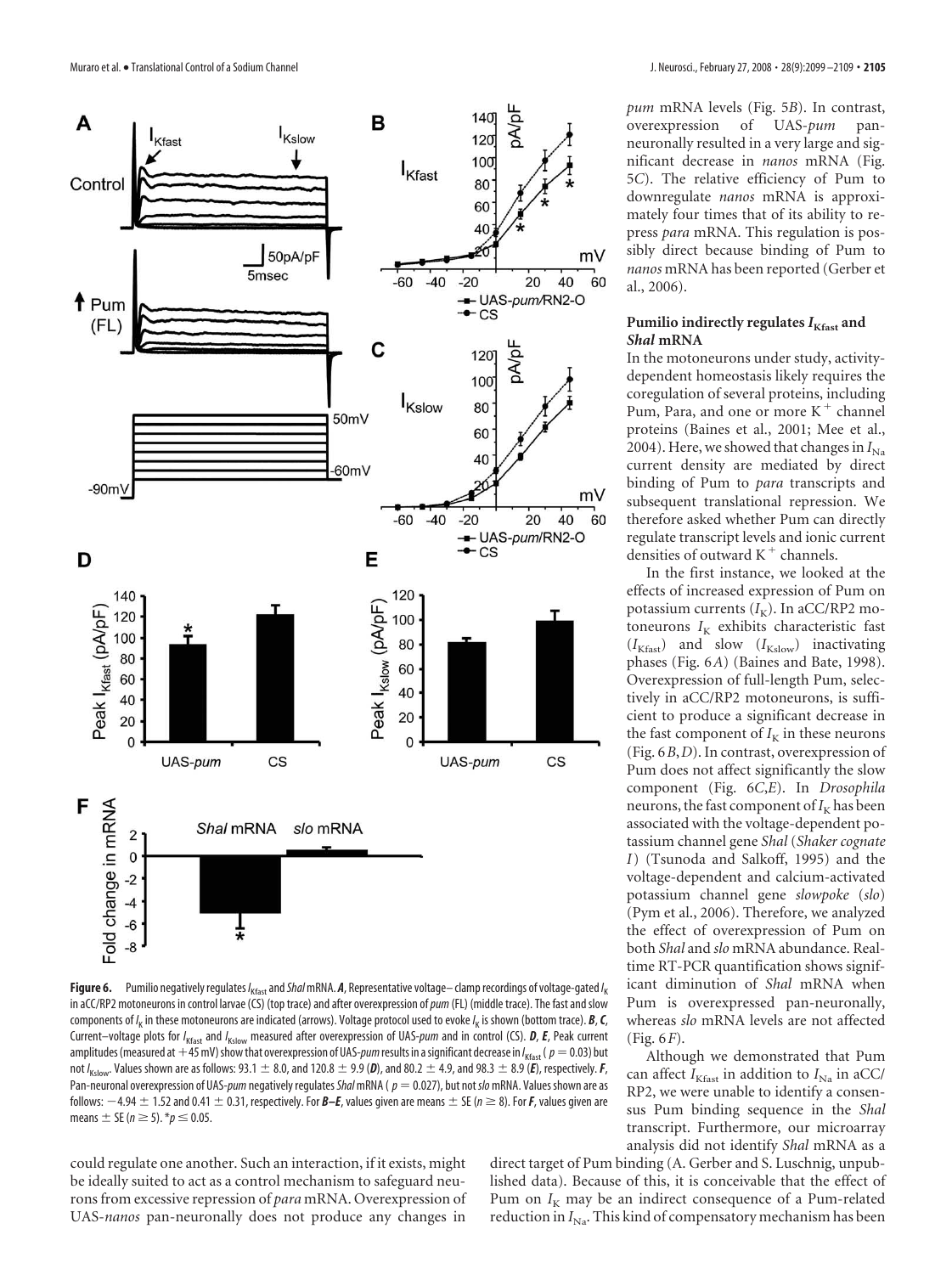

**Figure 7.** The effect of Pumilio on *I* Kfast is indirect. *A*, Overexpression of UAS-*pum* (RN2-O-GAL4) in a*para*Df backgroundfailstoreduce*I* Kfast, comparedwith overexpression in awild-type background (continuously dotted line). *B*, Pan-neuronal overexpression of UAS-*pum* in a*para* Df background also fails to reduce *Shal* mRNA compared with overexpression in a wild-type background (gray box). The baseline corresponds to 1407-GAL4 control. Values shown are as follows:  $-4.94\pm$  1.52 and 1.40  $\pm$  0.23, respectively. For **A**, values given are means  $\pm$  SE  $(n \ge 8)$ . For *B*, values given are means  $\pm$  SE ( $n \ge 4$ ).  $*$   $p \le 0.05$ .

described previously (Baines et al., 2001). To test this, we overexpressed Pum in aCC/RP2 motoneurons in a genetic background bearing a deficiency chromosome for the *para* locus. The *para* deficiency causes late embryonic lethality, and, although embryos do not hatch, aCC/RP2 motoneuron recordings can still be performed (Baines and Bate, 1998). Overexpression of *pum*, in the complete absence of *para*, results in an  $I_K$  that is not significantly different than wild-type controls (Fig. 7*A*). Real-time RT-PCR quantification of *Shal* mRNA confirms our physiology. Thus, overexpression of *pum* pan-neuronally, in the absence of *para*, results in no downregulation of *Shal* mRNA. On the contrary, there is a small, but significant, increase in *Shal* mRNA under these conditions (Fig. 7*B*). We conclude, therefore, that the reduction in *I<sub>Kfast</sub>* and *Shal* observed when *pum* is overexpressed in wild-type backgrounds is most likely to be an indirect effect: Pum directly represses translation of *para* mRNA and this in turn produces a compensatory reduction of *Shal* mRNA abundance and  $I_{K\text{fast}}$ 

#### **Discussion**

Identification of the molecular components that underlie homeostasis of membrane excitability in neurons remains a key challenge. Here, we show that the known translational repressor Pum binds *para* mRNA, which encodes the *Drosophila* voltagegated Na<sup>+</sup> channel. This observation provides a mechanistic understanding for the previously documented ability of Pum to regulate  $I_{N_a}$  and membrane excitability in *Drosophila* motoneurons (Mee et al., 2004). Thus, alteration in activity of Pum, in response to changing exposure to synaptic excitation, enables neurons to continually reset membrane excitability through the translational control of a voltage-gated Na $^+$  channel.

Previous studies report several mRNAs subject to direct Pum regulation including *hb* (Murata and Wharton, 1995), *bicoid* (*bcd*) (Gamberi et al., 2002), *CycB* (Asaoka-Taguchi et al., 1999), *eIF4E* (Menon et al., 2004), and possibly the transcript destabilization factor *smaug* (*smg*) (Tadros et al., 2007). The majority of these identified transcripts concentrate the roles of Pum to the establishment of the embryonic anterior-posterior axis (*hb* and *bcd*) and germ-line function/oogenesis (C*ycB*). However, in the last few years, new findings have expanded the role of Pum to encompass predicted roles in memory formation, neuron dendrite morphology, and glutamate receptor expression in muscle (Dubnau et al., 2003; Menon et al., 2004; Ye et al., 2004). Indeed, the role of Pum is likely to be very much more widespread given that Pum pull-down assays followed by microarray analysis of bound mRNAs have now identified a plethora of possible additional targets of translational regulation (Gerber et al., 2006). The  $\sim$ 1000 or so genes identified are implicated to be involved in various cellular functions, suggesting that Pum-dependent translational repression might be a mechanism used in different stages of development and in diverse tissue function. To date, *para* is the first confirmed Pum target encoding a voltage-gated ion channel.

Pum-binding motifs have been identified in the 3'-UTRs of many mRNAs known to bind to this protein. Analysis of 113 such genes expressed in adult *Drosophila* ovaries has identified a consensus 8 nt binding motif [UGUAHAUA (Gerber et al., 2006)]. This sequence contains the UGUA tetranucleotide that is a defining characteristic of the NRE-like motif described in the 3'-UTR of *hb* mRNA (Zamore et al., 1997). We identified such an 8 nt motif within the ORF of *para* at the 3' end of the transcript. Our biochemical binding data support the notion that this motif is indeed sufficient to bind Pum and as such represents the first such site to be localized to an ORF of any transcript. However, to translationally repress *para* mRNA, our data also show a requirement for regions of Pum in addition to the RBD. Interestingly, this kind of requirement has also been shown for another Pum target, *eIF4E* (Menon et al., 2004). The translational silencing of mRNAs is a complex mechanism on which only little information is available. It could involve deadenylation and degradation of the mRNA and/or the circularization of the mRNA and the recruitment of factors that would preclude translation (Chagnovich and Lehmann, 2001). The fact that different Pum targets may require only the RBD (*hb*) or the full-length protein (*eIF4E* and *para*) suggests that Pum-mediated translational repression may follow complex target mRNA-specific mechanisms, most probably involving the interaction of other domains of Pum with additional, so far unknown, factors. In this regard, it is interesting to note that the N terminus of Pum has regions of low complexity including prion-like domains rich in Q/R. These domains may provide a platform for other proteins that influence the fate of Pum targets.

The putative Pum binding motif that we identify lies within an exon that is common to all *para* splice variants identified (at least in the embryo) but is possibly subject to editing by adenosine deamination. Thus, in an analysis of splicing of *para*, a number of individual cDNA clones were sequenced and one splice variant was recovered that shows A-to-I editing in this motif (D. E. Wright and R. A. Baines, unpublished data). Together with a differential requirement for specific cofactors (see below), editing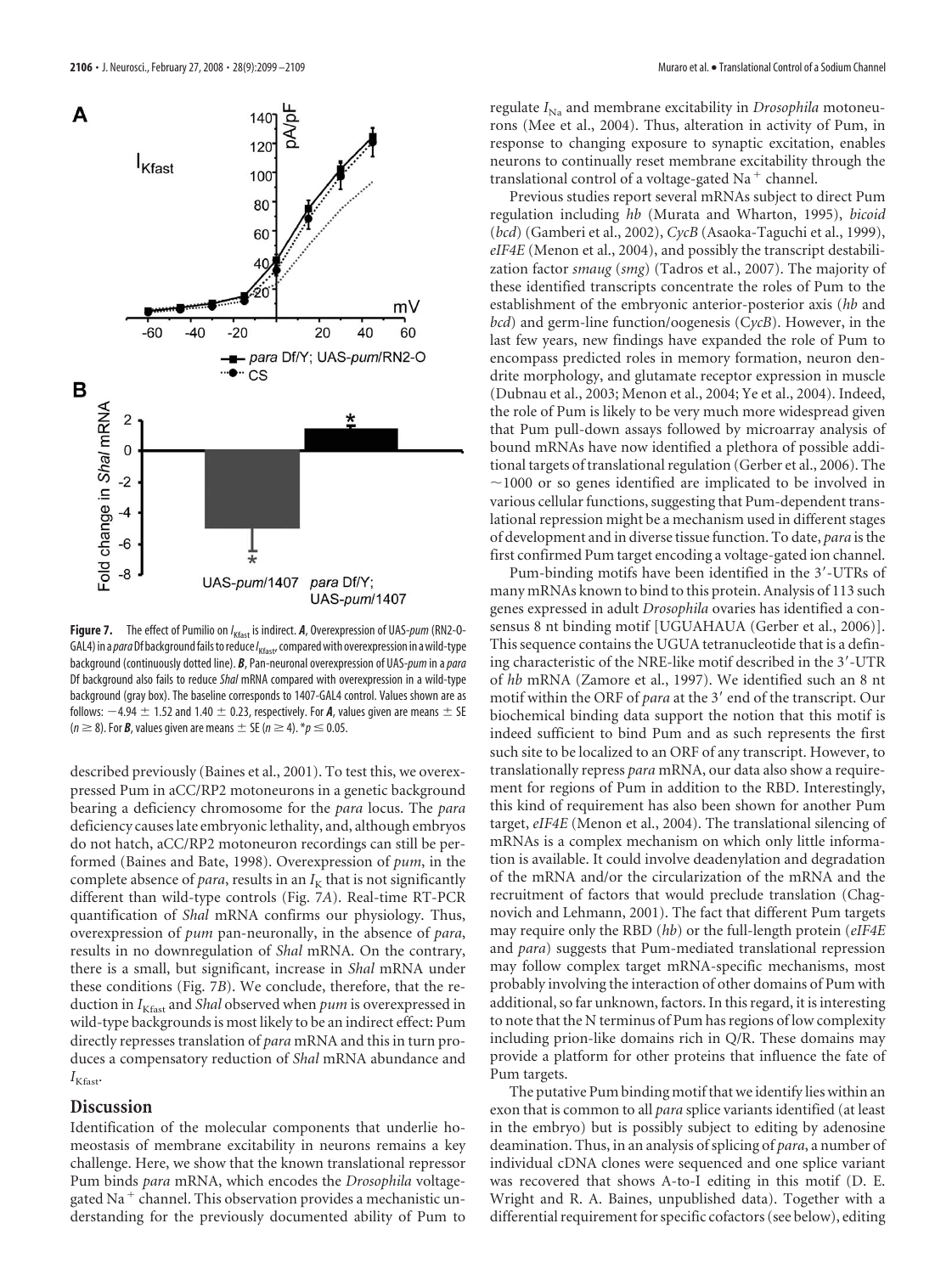of this motif might serve to influence how*para* is affected by Pum and, as such, further increase diversity in level of expression of  $I_{\text{N}_2}$ in differing neurons or disease states (Song et al., 2004).

The known mechanism of action of Pum-dependent translational repression is absolutely dependent on additional cofactors. The most studied example, that of *hb* mRNA during early embryogenesis, requires the presence of both Nanos (Sonoda and Wharton, 1999) and Brat (Sonoda and Wharton, 2001). However, the requirement for these two cofactors is seemingly transcript dependent. Thus, Pum-mediated repression of *CycB* mRNA requires Nanos but not Brat (Sonoda and Wharton, 2001). However, Pum-dependent repression of *bcd* is apparently Nanos independent, because levels of Nanos in the anterior of the early embryo are undetectable (Gamberi et al., 2002). Although we clearly show that Pum-dependent repression of *para* mRNA in the *Drosophila*CNS requires Nanos, the requirement for Brat is less clear and seems to be neuronal cell type specific. A requirement for a different combination of cofactors for Pumdependent translational regulation of a single gene transcript has not been reported previously, but clearly might represent an additional level of regulation. Such differential regulation might be required to spatially restrict the effect of Pum to certain cell types within the CNS. Voltage-gated Na<sup>+</sup> currents are responsible for the initiation and propagation of the action potential and determine, together with other voltage-gated ion conductances, the membrane excitability of a neuron. Despite *para* being the sole voltage-gated sodium channel gene in *Drosophila* [compared with at least nine different genes in mammals (Catterall et al., 2005)], neuronal subpopulations nevertheless exhibit distinctive *I*<sub>Na</sub> characteristics (O'Dowd et al., 1995) (N. Muraro and R. Baines, unpublished observations). To achieve this, *para* is known to undergo extensive alternative splicing (Thackeray and Ganetzky, 1994; Thackeray and Ganetzky, 1995) and, additionally, RNA editing (Hanrahan et al., 2000). It is highly likely that both alternative splicing and RNA editing generate mRNAs that encode channels with differing electrophysiological properties (Song et al., 2004). It is also conceivable that these mechanisms might yield *para* transcripts that contain differing arrangements of Pum/Nanos binding sites, which may, or may not, recruit Brat. Indeed, it has been proposed that variations of the NRE consensus sequence may result in Pum–NRE–Nanos complexes with different topographies, resulting in altered recruitment abilities for additional cofactors such as Brat (Kadyrova et al., 2007). Additional work is necessary to clarify where, in *para* mRNA, the binding sites for the Pum/Nanos complex are localized and how the recruitment of Brat is facilitated in only some neurons. In the *hb* repression complex, Brat has been shown to interact with the cap-binding protein d4EHP (Cho et al., 2006). Therefore, additional cofactors might be necessary for Pum-dependent *para* repression in the Brat-independent neuronal cell subtypes that we propose here.

In contrast to translational repression of *hb*, our data show that Nanos is unlikely to be a limiting factor of Pum-dependent repression of *para* translation. Consistent with this finding is our observation that overexpression of *pum* is sufficient to downregulate (and probably translationally repress) *nanos* mRNA. However, the opposite is not true; overexpression of *nanos* does not affect levels of *pum* mRNA. These data suggest that Pum is at least a principal orchestrating factor (if not the prime factor) in regulation of *para* translation. Moreover, our demonstration that overexpression of *pum* is sufficient to greatly downregulate *nanos* mRNA (relative to *para* mRNA), together with a requirement of Nanos for Pum-dependent *para* mRNA repression, implicates

the existence of a protective negative-feedback mechanism that prevents overrepression of *para* mRNA. In the absence of such feedback, it is conceivable that excessive overrepression of *para* mRNA might lead to neurons falling silent as their membrane excitability drops below a critical threshold. Were this to happen, then signaling in the affected neuronal circuit would be severely compromised.

We show that overexpression of full-length Pum in aCC/RP2 motoneurons not only causes a decrease in  $I_{\text{Na}}$  but also a significant decrease in *I<sub>Kfast</sub>*. Additionally, pan-neuronal overexpression of Pum causes a significant decrease in *Shal* mRNA, a gene encoding a potassium channel known to contribute to  $I_{K\text{fast}}$ (Tsunoda and Salkoff, 1995). This result was surprising given that we did not identify *Shal* as a Pum target from our microarray analysis (A. P. Gerber and S. Luschnig, unpublished results). That this mechanism might, therefore, be indirect is corroborated by our finding that  $I_{K\text{fast}}$  and *Shal* mRNA remain at wild-type levels when Pum is overexpressed in a *para*-null background. It is, perhaps, counterintuitive that a reduction in  $I_{\text{Na}}$ , to achieve a reduction in membrane excitability, should be accompanied by a similar decrease in outward *I*<sub>Kfast</sub>. However, changes in ionic conductances should not be considered in isolation and such a relationship might serve to maintain action potential kinetics within physiological constraints (Baines, 2003). Covariation of  $I_{\text{Na}}$  and  $I_{\text{K}}$  as a mechanism for changing neuronal excitability has been described in these motoneurons previously (Baines et al., 2001). Moreover, there is precedent for coupling between transcripts: injection of *Shal* mRNA into lobster PD (pyloric dilator) neurons results in an expected increase in  $I_A$  but also an unexpected linearly correlated increase in *I*h, an effect that acts to preserve membrane excitability. Injection of a mutated, nonfunctional, *Shal* mRNA is also sufficient to increase *I*<sup>h</sup> indicative that this coregulation is activity independent (MacLean et al., 2003). It remains to be shown whether genetic manipulation of *para* mRNA levels in *Drosophila* motoneurons will similarly evoke compensatory changes in *Shal* expression.

In a previous study, it was shown that blockade of synaptic release, through pan-neuronal expression of tetanus toxin light chain, was sufficient to evoke a compensatory increase in membrane excitability in aCC/RP2 that was accompanied by increases in  $I_{\text{Na}}$ ,  $I_{\text{Kfast}}$ , and also  $I_{\text{Kslow}}$  (Baines et al., 2001). In contrast, we show here that overexpression of  $pum$  is sufficient to decrease  $I_{\text{Na}}$ and  $I_{K\text{fast}}$  but does not significantly affect  $I_{K\text{slow}}$  (although there is a small nonsignificant reduction in this current). Clearly, the complete absence of synaptic input is a more severe change that likely elicits a greater compensatory change in these neurons than when Pum is overexpressed. However, whether removal of synaptic excitation also invokes additional compensatory mechanisms that act preferentially on  $I_{Kslow}$  remains to be determined. What is consistent, however, is that change in synaptic excitation of these motoneurons is countered by Pum-dependent regulation of both *para* mRNA translation and magnitude of  $I_{\text{Na}}$ .

A key question remains as to what the mechanism is that transduces changes in synaptic excitation to altered Pum activity. Perhaps the most parsimonious mechanism will be one linked to influx of extracellular  $Ca^{2+}$ . Indeed, experimental evidence supports a role for  $Ca^{2+}$ , because blocking its entry can preclude changes in neuronal excitability observed as a result of activity manipulation (Offord and Catterall, 1989; Desarmenien and Spitzer, 1991; Golowasch et al., 1999). In addition, changes of gene expression resulting from activity-mediated  $Ca^{2+}$  entry have been described both *in vitro* (Xiang et al., 2007) and *in vivo* after plasticity changes such as long-term potentiation (Miy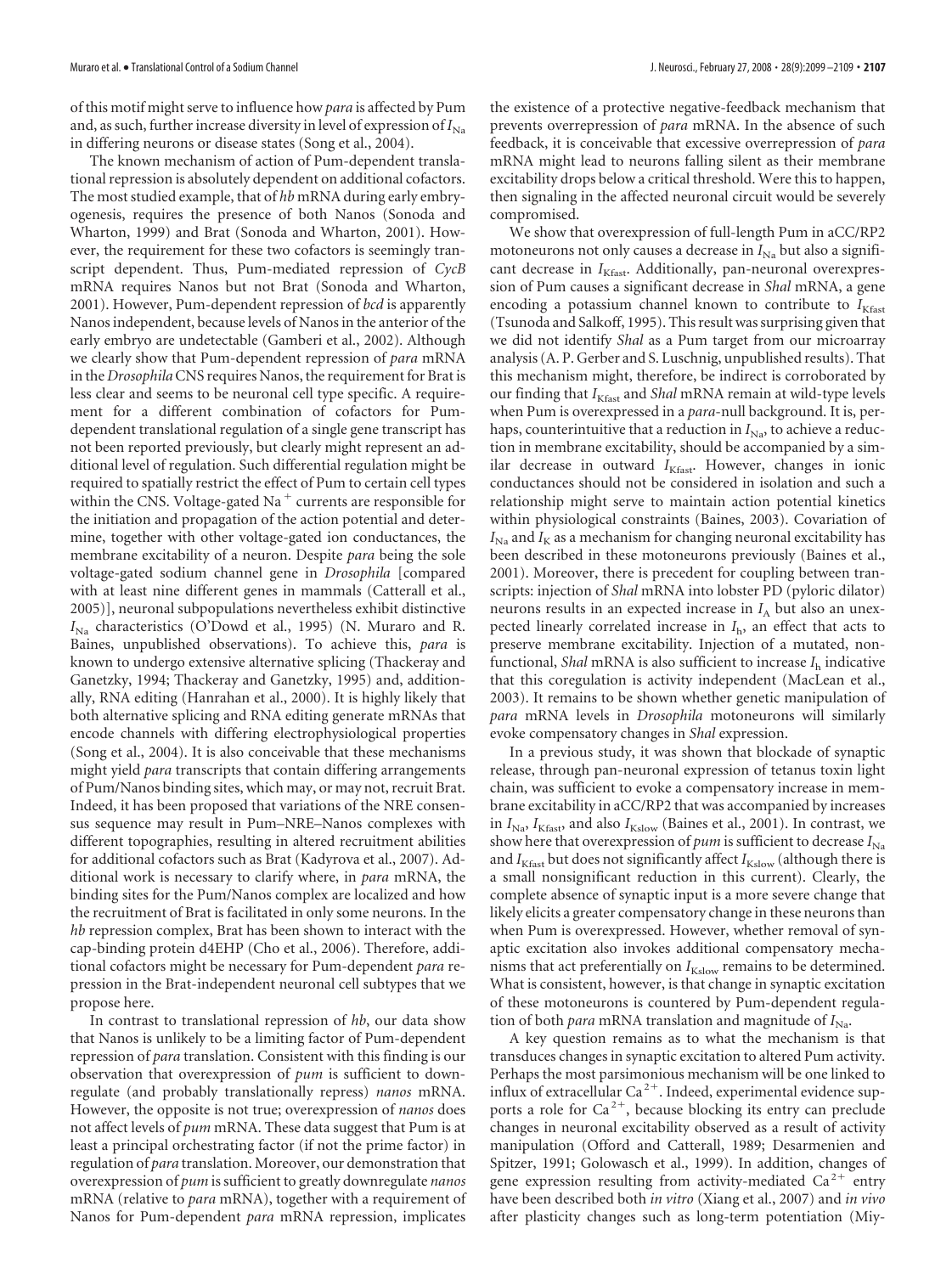amoto, 2006). Whether  $Ca^{2+}$  influx influences translation and/or transcription of Pum remains to be shown. Stimulation of mammalian neurons in culture with glutamate, after a preconditioning period of forced quiescence, results in an increase of Pum2 protein levels after just 10 min (Vessey et al., 2006). The rapidity of this response suggests that it is mediated by a posttranscriptional mechanism. We examined the role of Pum on  $Ca^{2+}$ channel activity. We find that neither  $I_{Ba(Ca)}$  nor levels of the voltage-gated calcium channel coded by *Dmca1A* (*cacophony, Calcium channel*  $\alpha$ *1 subunit, type A*) (Peng and Wu, 2007) are affected in aCC/RP2 motoneurons in which *pum* [full length (FL)] is overexpressed (data not shown). The fact that Pum does not affect  $Ca^{2+}$ channel activity directly could reinforce the idea of its serving as a primary sensor of activity changes.

In summary, we show that Pum is able to bind to *para* mRNA, an effect that we previously showed to be sufficient to regulate both  $I_{N_a}$ and membrane excitability in *Drosophila* motoneurons (Mee et al., 2004). This mechanism requires the cofactor Nanos but does not obligatorily require Brat. Given that mammals express two Pum genes, *Pum1* and *Pum2* (Spassov and Jurecic, 2002), it will be of importance to determine whether this protein is also able to regulate sodium channel translation in the mammalian CNS.

## **References**

- Asaoka-Taguchi M, Yamada M, Nakamura A, Hanyu K, Kobayashi S (1999) Maternal Pumilio acts together with Nanos in germline development in *Drosophila* embryos. Nat Cell Biol 1:431–437.
- Baines RA (2003) Postsynaptic protein kinase A reduces neuronal excitability in response to increased synaptic excitation in the *Drosophila* CNS. J Neurosci 23:8664 –8672.
- Baines RA, Bate M (1998) Electrophysiological development of central neurons in the *Drosophila* embryo. J Neurosci 18:4673–4683.
- Baines RA, Uhler JP, Thompson A, Sweeney ST, Bate M (2001) Altered electrical properties in *Drosophila* neurons developing without synaptic transmission. J Neurosci 21:1523–1531.
- Barker DD, Wang C, Moore J, Dickinson LK, Lehmann R (1992) Pumilio is essential for function but not for distribution of the *Drosophila* abdominal determinant Nanos. Genes Dev 6:2312–2326.
- Brand AH, Perrimon N (1993) Targeted gene expression as a means of altering cell fates and generating dominant phenotypes. Development 118:401–415.
- Catterall WA, Goldin AL, Waxman SG (2005) International Union of Pharmacology. XLVII. Nomenclature and structure-function relationships of voltage-gated sodium channels. Pharmacol Rev 57:397–409.
- Chagnovich D, Lehmann R (2001) Poly(A)-independent regulation of maternal hunchback translation in the *Drosophila* embryo. Proc Natl Acad Sci USA 98:11359 –11364.
- Cho PF, Gamberi C, Cho-Park YA, Cho-Park IB, Lasko P, Sonenberg N (2006) Cap-dependent translational inhibition establishes two opposing morphogen gradients in *Drosophila* embryos. Curr Biol 16:2035–2041.
- Curtis D, Treiber DK, Tao F, Zamore PD, Williamson JR, Lehmann R (1997) A CCHC metal-binding domain in Nanos is essential for translational regulation. EMBO J 16:834 –843.
- Davis GW (2006) Homeostatic control of neural activity: from phenomenology to molecular design. Annu Rev Neurosci 29:307–323.
- Desai NS, Rutherford LC, Turrigiano GG (1999) Plasticity in the intrinsic excitability of cortical pyramidal neurons. Nat Neurosci 2:515–520.
- Desarmenien MG, Spitzer NC (1991) Role of calcium and protein kinase C in development of the delayed rectifier potassium current in *Xenopus* spinal neurons. Neuron 7:797–805.
- Dubnau J, Chiang AS, Grady L, Barditch J, Gossweiler S, McNeil J, Smith P, Buldoc F, Scott R, Certa U, Broger C, Tully T (2003) The staufen/pumilio pathway is involved in *Drosophila* long-term memory. Curr Biol 13:286 –296.
- Frank DJ, Edgar BA, Roth MB (2002) The *Drosophila melanogaster* gene brain tumor negatively regulates cell growth and ribosomal RNA synthesis. Development 129:399 –407.
- Fujioka M, Emi-Sarker Y, Yusibova GL, Goto T, Jaynes JB (1999) Analysis of

an even-skipped rescue transgene reveals both composite and discrete neuronal and early blastoderm enhancers, and multi-stripe positioning by gap gene repressor gradients. Development 126:2527–2538.

- Gamberi C, Peterson DS, He L, Gottlieb E (2002) An anterior function for the *Drosophila* posterior determinant Pumilio. Development 129:2699 –2710.
- Gerber AP, Luschnig S, Krasnow MA, Brown PO, Herschlag D (2006) Genome-wide identification of mRNAs associated with the translational regulator PUMILIO in *Drosophila melanogaster*. Proc Natl Acad Sci USA 103:4487–4492.
- Golowasch J, Abbott LF, Marder E (1999) Activity-dependent regulation of potassium currents in an identified neuron of the stomatogastric ganglion of the crab *Cancer borealis*. J Neurosci 19:RC33(1–5).
- Hanrahan CJ, Palladino MJ, Ganetzky B, Reenan RA (2000) RNA editing of the *Drosophila* para Na<sup>+</sup> channel transcript. Evolutionary conservation and developmental regulation. Genetics 155:1149 –1160.
- Kadyrova LY, Habara Y, Lee TH, Wharton RP (2007) Translational control of maternal Cyclin B mRNA by Nanos in the *Drosophila* germline. Development 134:1519 –1527.
- MacLean JN, Zhang Y, Johnson BR, Harris-Warrick RM (2003) Activityindependent homeostasis in rhythmically active neurons. Neuron 37:109 –120.
- Marder E, Prinz AA (2002) Modeling stability in neuron and network function: the role of activity in homeostasis. BioEssays 24:1145–1154.
- Mee CJ, Pym EC, Moffat KG, Baines RA (2004) Regulation of neuronal excitability through pumilio-dependent control of a sodium channel gene. J Neurosci 24:8695–8703.
- Menon KP, Sanyal S, Habara Y, Sanchez R, Wharton RP, Ramaswami M, Zinn K (2004) The translational repressor Pumilio regulates presynaptic morphology and controls postsynaptic accumulation of translation factor eIF-4E. Neuron 44:663–676.
- Miyamoto E (2006) Molecular mechanism of neuronal plasticity: induction and maintenance of long-term potentiation in the hippocampus. J Pharmacol Sci 100:433–442.
- Murata Y, Wharton RP (1995) Binding of pumilio to maternal hunchback mRNA is required for posterior patterning in *Drosophila* embryos. Cell 80:747–756.
- O'Dowd DK, Gee JR, Smith MA (1995) Sodium current density correlates with expression of specific alternatively spliced sodium channel mRNAs in single neurons. J Neurosci 15:4005–4012.
- Offord J, Catterall WA (1989) Electrical activity, cAMP, and cytosolic calcium regulate mRNA encoding sodium channel alpha subunits in rat muscle cells. Neuron 2:1447–1452.
- Peng IF, Wu CF (2007) *Drosophila* cacophony channels: a major mediator of neuronal Ca<sup>2+</sup> currents and a trigger for K<sup>+</sup> channel homeostatic regulation. J Neurosci 27:1072–1081.
- Pym EC, Southall TD, Mee CJ, Brand AH, Baines RA (2006) The homeobox transcription factor Even-skipped regulates acquisition of electrical properties in *Drosophila* neurons. Neural Develop 1:3.
- Schweers BA, Walters KJ, Stern M (2002) The *Drosophila melanogaster* translational repressor pumilio regulates neuronal excitability. Genetics 161:1177–1185.
- Song W, Liu Z, Tan J, Nomura Y, Dong K (2004) RNA editing generates tissue-specific sodium channels with distinct gating properties. J Biol Chem 279:32554 –32561.
- Sonoda J, Wharton RP (1999) Recruitment of Nanos to hunchback mRNA by Pumilio. Genes Dev 13:2704 –2712.
- Sonoda J, Wharton RP (2001) *Drosophila* Brain Tumor is a translational repressor. Genes Dev 15:762–773.
- Spassov DS, Jurecic R (2002) Cloning and comparative sequence analysis of PUM1 and PUM2 genes, human members of the Pumilio family of RNAbinding proteins. Gene 299:195–204.
- Tadros W, Goldman AL, Babak T, Menzies F, Vardy L, Orr-Weaver T, Hughes TR, Westwood JT, Smibert CA, Lipshitz HD (2007) SMAUG is a major regulator of maternal mRNA destabilization in *Drosophila* and its translation is activated by the PAN GU kinase. Dev Cell 12:143–155.
- Thackeray JR, Ganetzky B (1994) Developmentally regulated alternative splicing generates a complex array of *Drosophila* para sodium channel isoforms. J Neurosci 14:2569 –2578.
- Thackeray JR, Ganetzky B (1995) Conserved alternative splicing patterns and splicing signals in the *Drosophila* sodium channel gene para. Genetics 141:203–214.